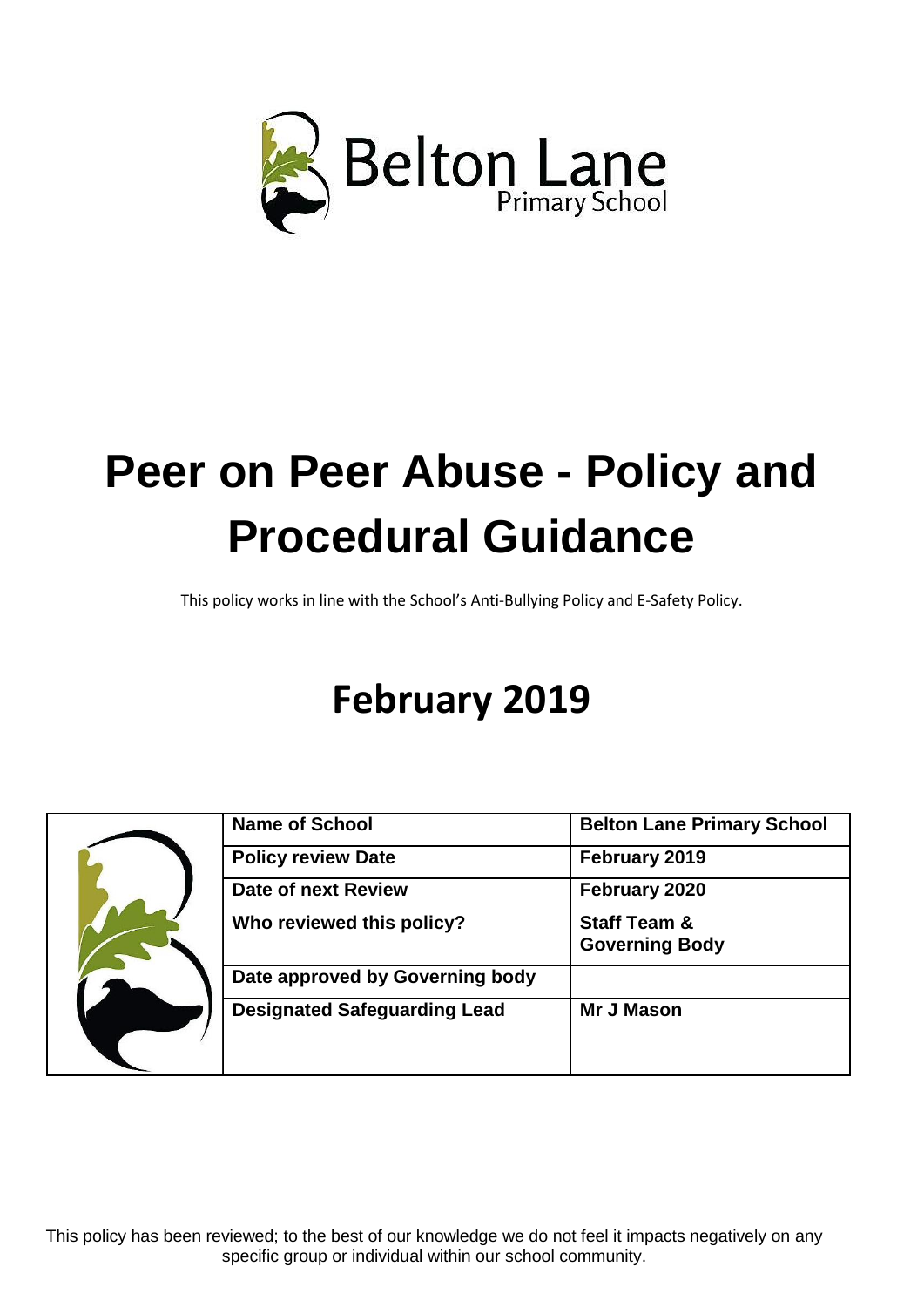- 1. Context and definition
- 2. Responsibility
- 3. Purpose of the policy
- 4. Framework and legislation
- 5. Abuse and harmful behaviour
- 6. Types of abuse
	- 6.1. Physical abuse
	- 6.2. Sexual violence and sexual harassment
	- 6.3. Bullying
	- 6.4. Online bullying / cyberbullying
	- 6.5. Sexting
	- 6.6. Initiation / hazing
	- 6.7. Prejudiced behavior
- 7. Expected staff action
- 8. Recognising peer abuse
- 9. Points to consider
- 10. Next steps
- 11. Preventative strategies
- 12. Where to go to for further information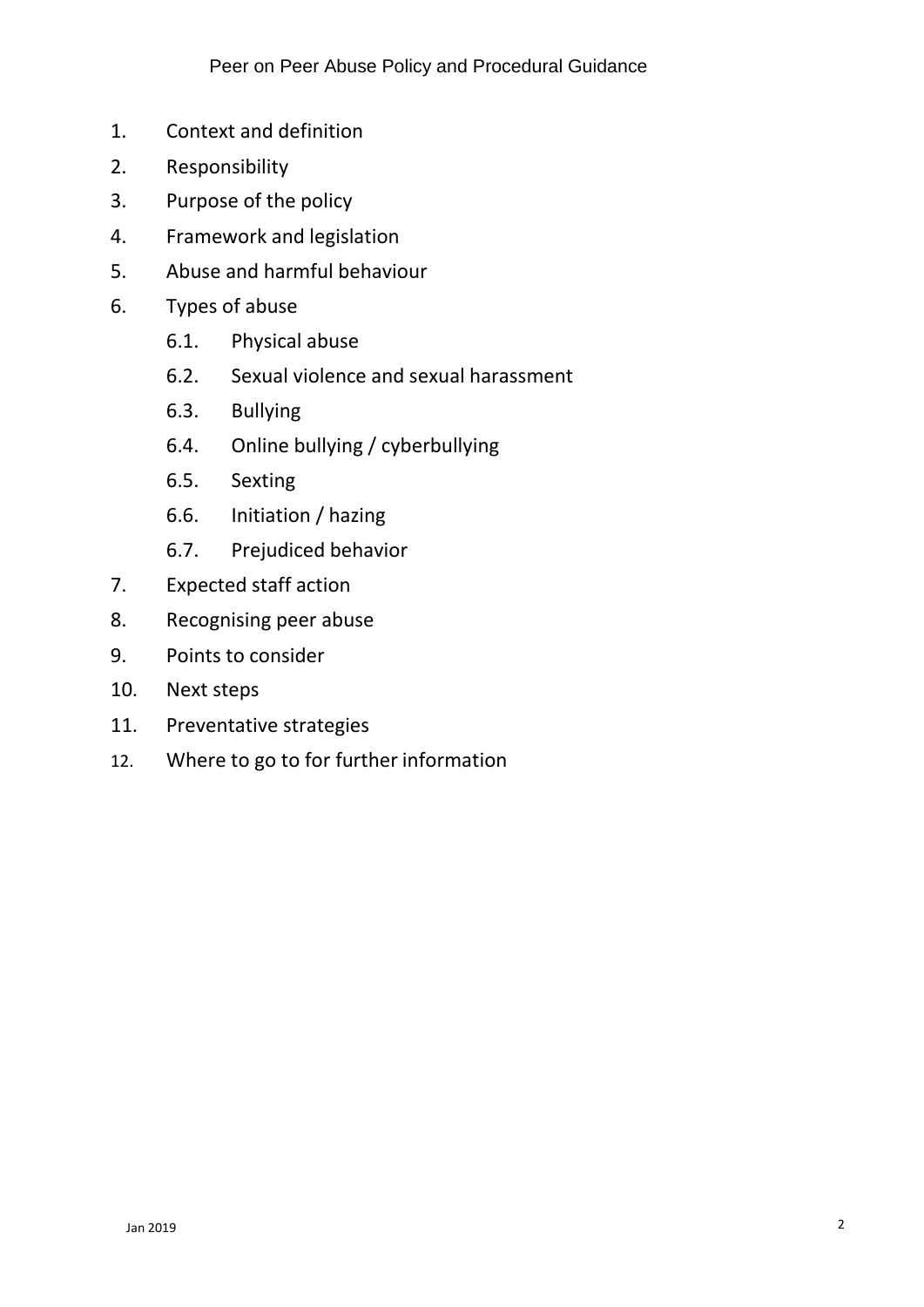# **1. Context and Definition**

# **Peer abuse is behaviour by an individual or group, intending to physically, sexually or emotionally hurt others.**

All staff should recognise that children are capable of abusing their peers.

All staff should be aware of safeguarding issues from peer abuse including:

- bullying (including cyberbullying)
- physical abuse such as hitting, kicking, shaking, biting, hair pulling, or otherwise causing physical harm
- sexual violence and sexual harassment
- sexting (also known as youth produced sexual imagery); and
- initiation/hazing type violence and rituals.

This abuse can:

- Be motivated by perceived differences e.g. on grounds of race, religion, gender, sexual orientation, disability or other differences
- Result in significant, long lasting and traumatic isolation, intimidation or violence to the victim; vulnerable adults are at particular risk of harm

Children or young people who harm others may have additional or complex needs e.g.:

- Significant disruption in their own lives
- Exposure to domestic abuse or witnessing or suffering abuse
- Educational under-achievement
- Involved in crime

Stopping violence and ensuring immediate physical safety is the first priority of any education setting, but emotional bullying can sometimes be more damaging than physical. School staff, alongside their Designated Safeguarding Lead and/or Deputy, have to make their own judgements about each specific case and should use this policy guidance to help.

### **2. Responsibility**

Keeping Children Safe in Education (KCSIE), 2018 states that

'*Governing bodies and proprietors should ensure their child protection policy includes procedures to minimise the risk of peer on peer abuse and sets out how allegations of peer on peer abuse will be investigated and dealt with*'.

It also emphasises that the voice of the child must be heard

'*Governing bodies, proprietors and school or college leaders should ensure the child's wishes and feelings are taken into account when determining what action to take and what services to provide. Systems should be in place for children to express their views and give feedback. Ultimately, all system and processes should operate with the best interests of the child at their heart.'*

Peer on Peer abuse is referenced in the Safeguarding and Child Protection Policy. The sensitive nature and specific issues involved with peer on peer necessitate separate policy guidance.

At Belton Lane Primary School we continue to ensure that any form of abuse or harmful behaviour is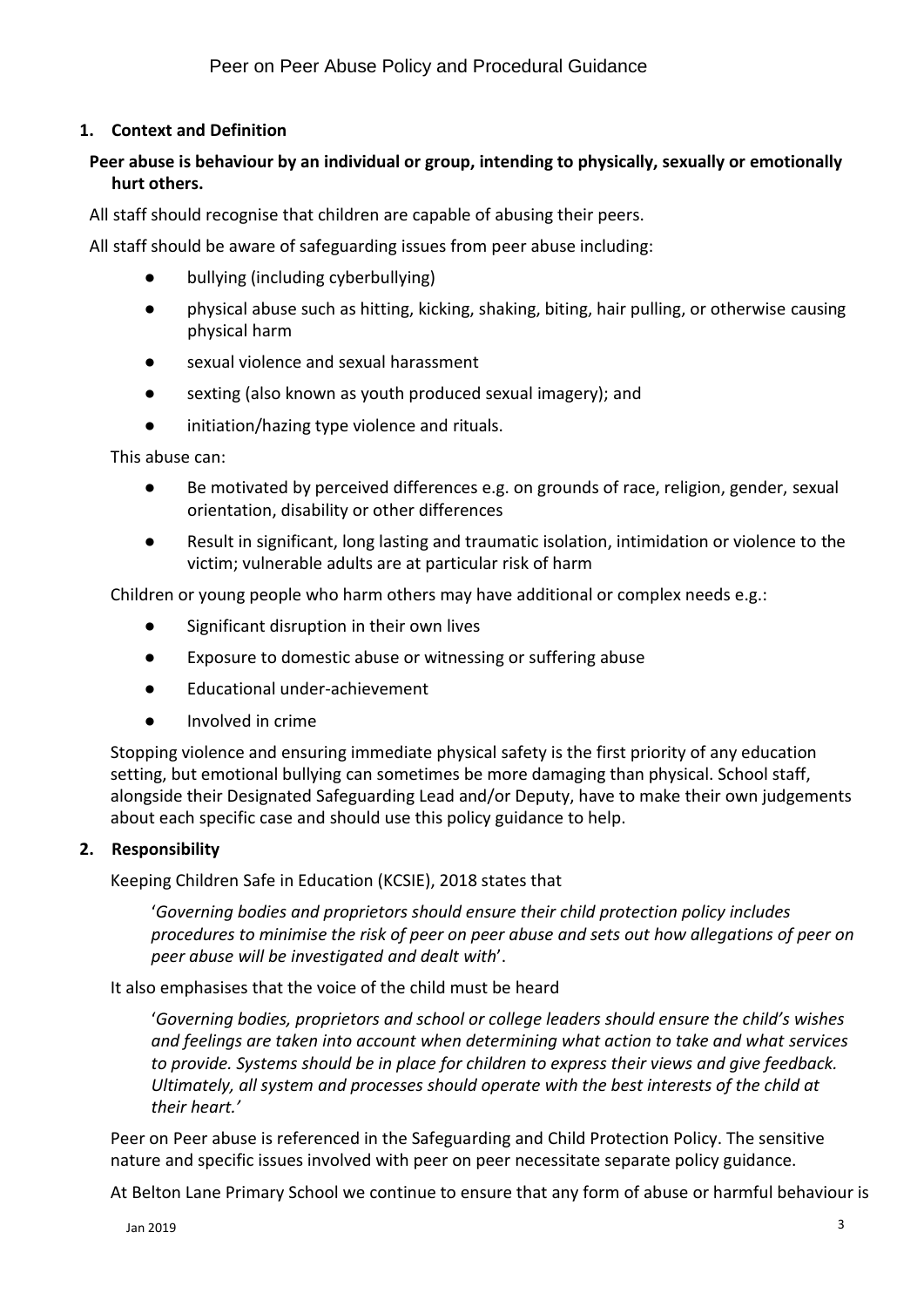dealt with immediately and consistently to reduce the extent of harm to the young person, with full consideration to the impact on that individual child's emotional and mental health and well-being.

# **3. Purpose of Policy**

The purpose of this policy is to explore some forms of peer on peer abuse. The policy also includes a planned and supportive response to the issues.

At Belton Lane Primary School we have the following policies in place that should be read in conjunction with this policy:

- 3.1 Anti-Bullying including Online Bullying Policy
- 3.2 Safeguarding and Child Protection Policy

### **4. Framework and Legislation**

This policy is supported by the key principles of the Children's Act, 1989 that the child's welfare is paramount. Another key document is Working Together, 2018, highlighting that every assessment of a child, *'must be informed by the views of the child'.* (Working Together, 2018:21) This is echoed by Keeping Children Safe in Education, 2018 through ensuring procedures are in place in schools and settings to hear the voice of the child.

### **5. Abuse and harmful behaviour**

It is necessary to consider

- what abuse is and what it looks like
- how it can be managed
- what appropriate support and intervention can be put in place to meet the needs of the individual
- what preventative strategies may be put in place to reduce further risk of harm.

Abuse is abuse and should never be tolerated or passed off as 'banter' or 'part of growing up'. Equally, abuse issues can sometimes be gender specific e.g. girls being sexually touched/assaulted and boys being subject to initiation/hazing type violence (KCSIE, 2016). It is important to consider the forms abuse may take and the subsequent actions required.

- Children are vulnerable to abuse by their peers. Such abuse should be taken as seriously as abuse by adults and should be subject to the same child protection procedures.
- Staff should not dismiss abusive behaviour as normal between young people and should not develop high thresholds before taking action.
- Staff should be aware of the potential uses of information technology for bullying and abusive behaviour between young people.
- Staff should be aware of the added vulnerability of children and young people who have been the victims of violent crime (for example mugging), including the risk that they may respond to this by abusing younger or weaker children.

The alleged perpetrator is likely to have considerable unmet needs as well as posing a significant risk of harm to other children. Evidence suggests that such children may have suffered considerable disruption in their lives, may have witnessed or been subjected to physical or [sexual](http://trixresources.proceduresonline.com/nat_key/keywords/sexual_abuse.html) [abuse,](http://trixresources.proceduresonline.com/nat_key/keywords/sexual_abuse.html) may have problems in their educational development and may have committed other offences. They may therefore be suffering, or be at risk of suffering, [significant harm a](http://trixresources.proceduresonline.com/nat_key/keywords/significant_harm.html)nd be in need of protection. Any long-term plan to reduce the risk posed by the alleged perpetrator must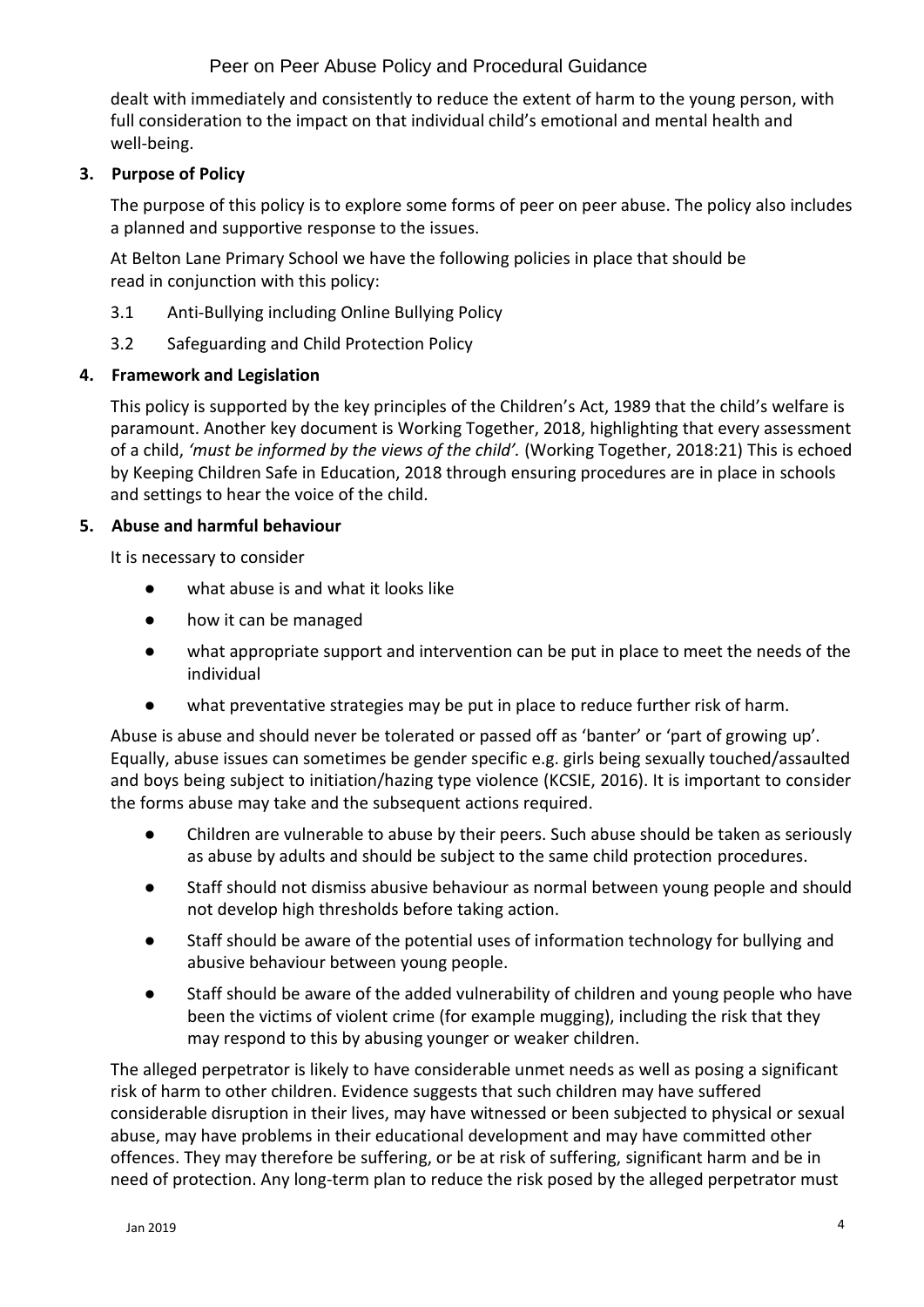address their needs.

# **6. Types of abuse**

There are many forms of abuse that may occur between peers and this list is not exhaustive. Each form of abuse or prejudiced behaviour is described in detail followed by advice and support on actions to be taken.

# **6.1. Physical abuse**

This may include hitting, kicking, nipping/pinching, shaking, biting, hair pulling, or otherwise causing physical harm to another person. There may be many reasons why a child harms another and it is important to understand why a young person has engaged in such behaviour, including accidently before considering the action or punishment to be undertaken.

### **6.2. Sexual violence and sexual harassment**

This must always be referred immediately to the Designated Safeguarding Lead

The DSL will follow the DfE Guidance: [Sexual violence and sexual harassment between](https://www.gov.uk/government/uploads/system/uploads/attachment_data/file/719902/Sexual_violence_and_sexual_harassment_between_children_in_schools_and_colleges.pdf)  [children in schools](https://www.gov.uk/government/uploads/system/uploads/attachment_data/file/719902/Sexual_violence_and_sexual_harassment_between_children_in_schools_and_colleges.pdf) [and colleges](https://www.gov.uk/government/uploads/system/uploads/attachment_data/file/719902/Sexual_violence_and_sexual_harassment_between_children_in_schools_and_colleges.pdf) 2018

[https://www.gov.uk/government/publications/sexual-violence-and-sexual-harassment](https://www.gov.uk/government/publications/sexual-violence-and-sexual-harassment-between-children-in-schools-and-colleges)[between-children-i](https://www.gov.uk/government/publications/sexual-violence-and-sexual-harassment-between-children-in-schools-and-colleges) [n-schools-and-colleges](https://www.gov.uk/government/publications/sexual-violence-and-sexual-harassment-between-children-in-schools-and-colleges)

with consideration of

|  | Managing internally | 65.1, page 27 |
|--|---------------------|---------------|
|--|---------------------|---------------|

| Early Help | 65.2, page 28 |  |
|------------|---------------|--|
|------------|---------------|--|

- LCC referral 65.3. page 28
- Reporting to the police 64.4, Page 29

Sexual violence and sexual harassment can occur between two children of any age and sex. It can also occur through a group of children sexually assaulting or sexually harassing a single child or group of children.

Sexually harmful behaviour from young people is not always contrived or with the intent to harm others. There may be many reasons why a young person engages in sexually harmful behaviour and it may be just as distressing to the young person who instigates it as to the young person it is intended towards. Sexually harmful behaviour may include

- inappropriate sexual language
- inappropriate role play
- sexual touching
- sexual assault/abuse.

Staff should be aware of the importance of:

- making clear that sexual violence and sexual harassment is not acceptable, will never be tolerated and is not an inevitable part of growing up
- not tolerating or dismissing sexual violence or sexual harassment as "banter", "part of growing up", "just having a laugh" or "boys being boys"; and
- challenging behaviours (potentially criminal in nature), such as grabbing bottoms, breasts and genitalia, flicking bras and lifting up skirts. Dismissing or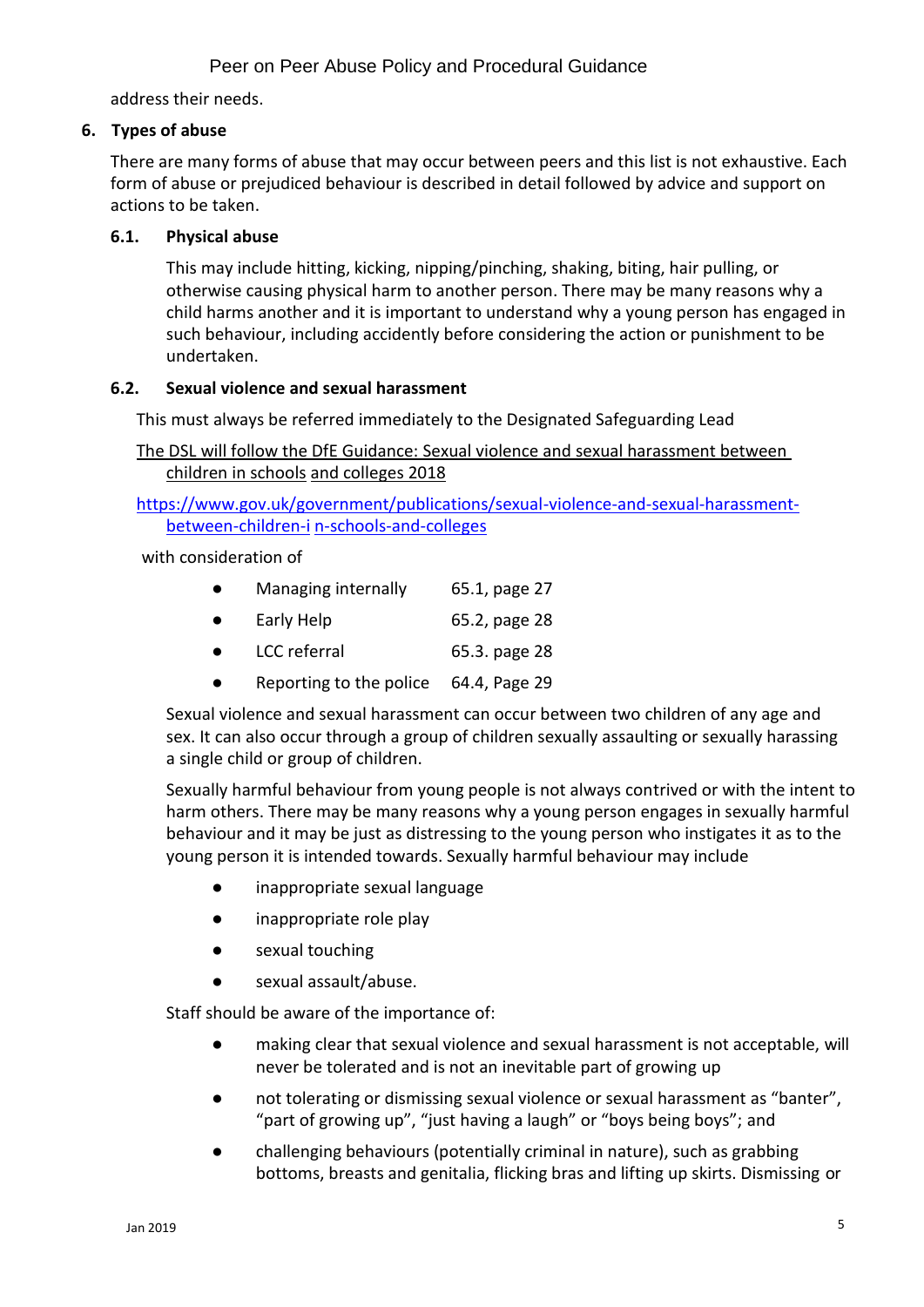tolerating such behaviours risks normalising them.

# **6.3. Bullying**

Bullying is unwanted, aggressive behaviour among school aged children that involves a real or perceived power imbalance. The behaviour is repeated, or has the potential to be repeated, over time. Both young people who are bullied and who bully others may have serious, lasting problems.

In order to be considered bullying, the behaviour must be aggressive and include:

- An Imbalance of Power: Young people who bully use their power—such as physical strength, access to embarrassing information, or popularity—to control or harm others. Power imbalances can change over time and in different situations, even if they involve the same people.
- Repetition: Bullying behaviours happen more than once or have the potential to happen more than once.

Bullying includes actions such as making threats, spreading rumours, attacking someone physically or verbally or for a particular reason e.g. size, hair colour, gender, sexual orientation, and excluding someone from a group on purpose.

# **6.4. Online Bullying / Cyber bullying**

Online Bullying / Cyberbullying is the use of technology (social networking, messaging, text messages, e-mail, chat rooms etc.) to harass threaten or intimidate someone for the same reasons as stated above.

Online bullying can take many forms

- Abusive or threatening texts, emails or messages
- Posting abusive comments on social media sites
- Sharing humiliating videos or photos of someone else
- Stealing someone's online identity
- Spreading rumours online
- Trolling sending someone menacing or upsetting messages through social networks, chatrooms or games
- Developing hate sites about another person
- Prank calls or messages
- Group bullying or exclusion online
- Anonymous messaging
- Encouraging a young person to self-harm
- Pressuring children to send sexual messages or engaging in sexual conversations

## **6.5. Sexting**

The term 'sexting' relates to the sending of indecent images, videos and/or written messages with sexually explicit content; these are created and sent electronically. They are often 'shared' via social networking sites and instant messaging services.

This must always be referred immediately to the Designated Safeguarding Lead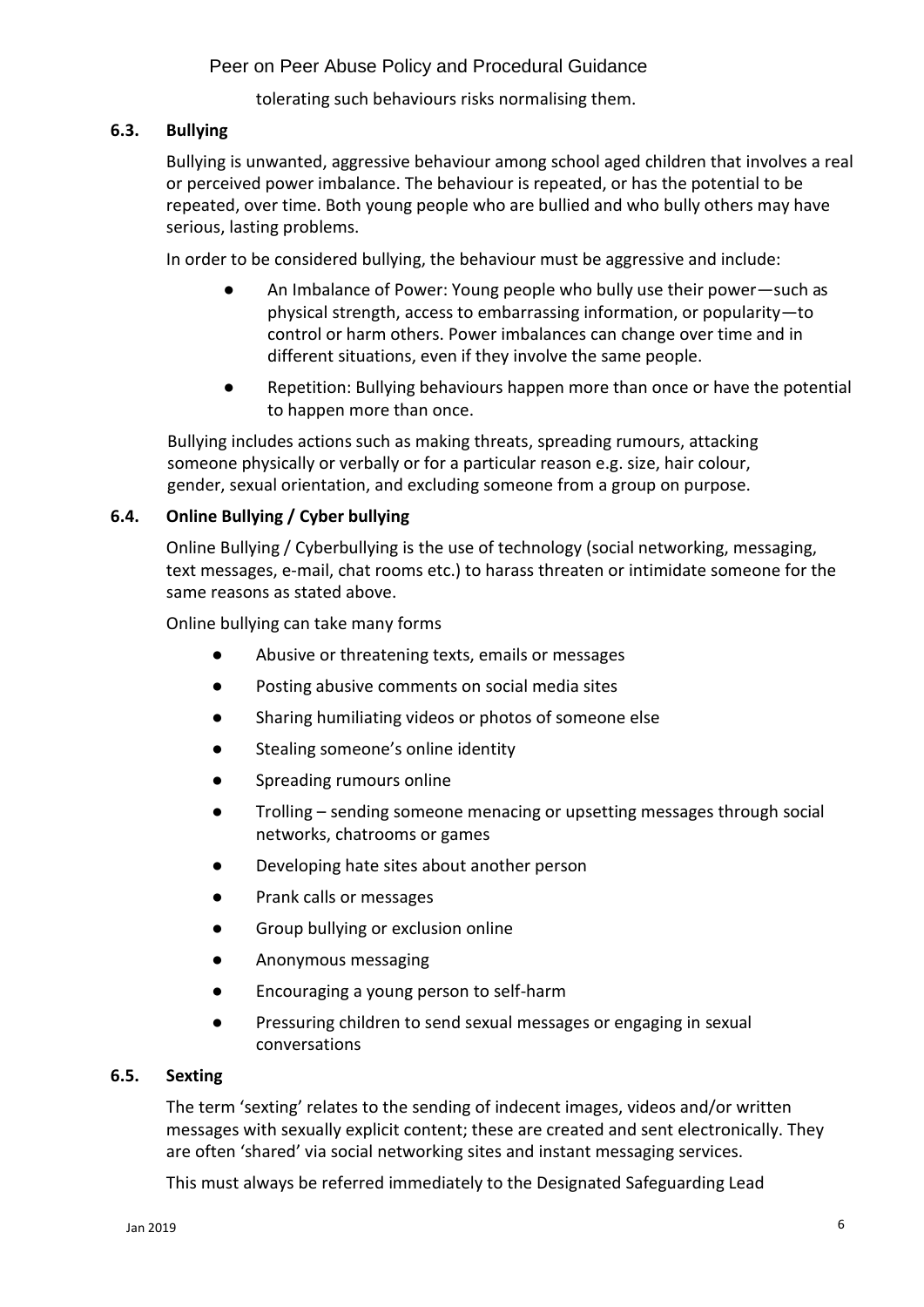# DSL will follow the UKCCIS: Sexting in schools and colleges 2016 guidance.

# [https://www.gov.uk/government/uploads/system/uploads/attachment\\_data/file/551575/6.24](https://www.gov.uk/government/uploads/system/uploads/attachment_data/file/551575/6.2439_KG_NCA_Sexting_in_Schools_WEB__1_.PDF) [39\\_KG\\_NCA\\_Sexting\\_in\\_Schools\\_WEB](https://www.gov.uk/government/uploads/system/uploads/attachment_data/file/551575/6.2439_KG_NCA_Sexting_in_Schools_WEB__1_.PDF) 1\_.PDF

### **6.6. Initiation/Hazing**

Hazing is a form of initiation ceremony which is used to induct newcomers into an organisation such as a private school, sports team etc. There are a number of different forms, from relatively mild rituals to severe and sometimes violent ceremonies. The ceremony welcomes newcomers by subjecting them to a series of trials which promote a bond between them. After the hazing is over, the newcomers also have something in common with older members of the organisation, because they all experienced it as part of a rite of passage. Many rituals involve humiliation, embarrassment, abuse, and harassment.

### **6.7. Prejudiced Behaviour**

The term prejudice-related bullying refers to a range of hurtful behaviour, physical or emotional or both, which causes someone to feel powerless, worthless, excluded or marginalised, and which is connected with prejudices around belonging, identity and equality in wider society – for example disabilities and special educational needs, ethnic, cultural and religious backgrounds, gender, home life, (for example in relation to issues of care, parental occupation, poverty and social class) and sexual identity.

### **7. Expected staff action**

Staff should consider the seriousness of the case and make a quick decision whether to inform the Designated Safeguarding Lead immediately before taking any further in-school actions.

### **8. Recognising peer abuse**

An assessment of an incident between peers should be completed and consider:

- Chronological and developmental ages of everyone involved
- Difference in their power or authority in relation to age, race, gender, physical, emotional or intellectual vulnerability
- All alleged physical and verbal aspects of the behaviour and incident
- Whether the behaviour involved inappropriate sexual knowledge or motivation
- What was the degree of physical aggression, intimidation, threatening behaviour or bribery
- The effect on the victim
- Any attempts to ensure the behaviour and incident is kept a secret
- The child or young person's motivation or reason for the behaviour, if they admit that it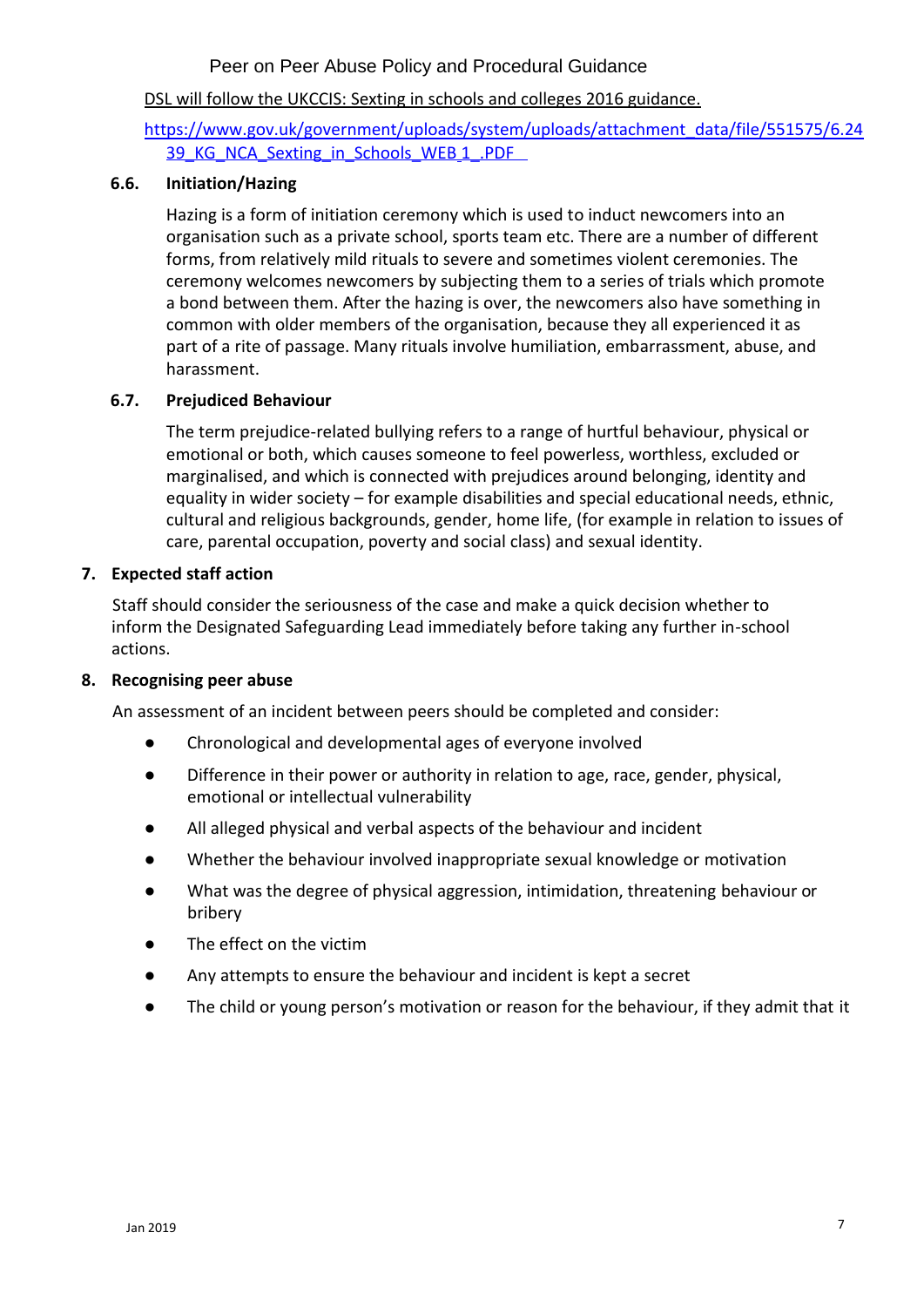occurred

Whether this was a one-off incident, or longer in duration

It is important to deal with a situation of peer abuse immediately and sensitively. It is necessary to gather the information as soon as possible to get the true facts. It is equally important to deal with it sensitively and think about the language used and the impact of that language on both the children and the parents when they become involved. Avoid language that may create a 'blame' culture and leave a child labelled.

Staff will talk to the children in a calm and consistent manner. Staff will not be prejudiced, judgmental, dismissive or irresponsible in dealing with such sensitive matters.

# **8.1. Taking Action**

- Always take complaints seriously
- Gain a statement of facts from the pupil(s)
- Assess needs of victim and alleged perpetrator
- Consider referral to Police or Social Care
- Contribute to multi-agency assessments
- Convene a risk management meeting
- Record all incidents and all action taken

# **8.2. Recording sexualised behaviour**

- Be clear, explicit and non-avoidant, and avoid vague statements or euphemisms
- Record as soon as possible, as you can quickly forget or confuse detail
- Use proper names for body parts but record exactly any language or vocabulary used by the child. Use the child's exact words in quotation marks.
- Note where and when the incident happened and whether anyone else was around.

# **8.3. Gather the Facts**

Speak to all the young people involved separately, gain a statement of facts from them and use **consistent language** and **open questions** for each account. Ask the young people to tell you what happened. Use open questions, 'where, when, why, who'. (What happened? Who observed the incident? What was seen? What was heard? Did anyone intervene?). Do not interrogate or ask leading questions.

### **8.4. Consider the Intent**

Has this been a deliberate or contrived situation for a young person to be able to harm another?

### **8.5. Decide on your next course of action**

If you believe any young person to be at risk of significant harm you must report to the Designated Safeguarding Lead immediately; they will follow the school's Safeguarding and Child Protection Policy.

If LCC and the police intend to pursue this further, they may ask to interview the young people in school or they may ask for parents to come to school to be spoken to. It is important to be prepared for every situation and the potential time it may take.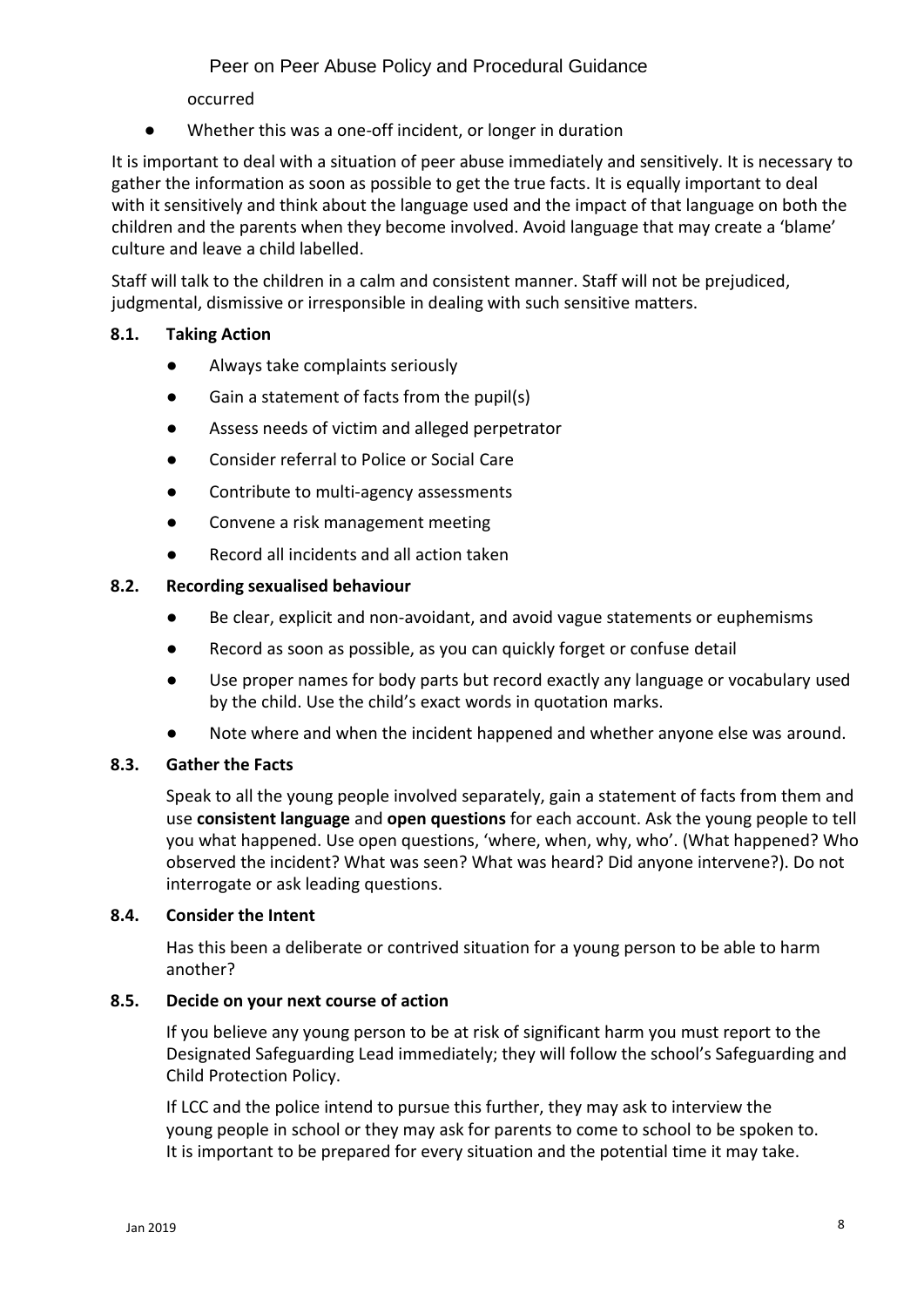### **8.6. Informing parents/carers**

The best way to inform parents/carers is face to face. Although this may be time consuming, the nature of the incident and the type of harm/abuse a young person may be suffering can cause fear and anxiety to parents/carers whether their child is the child who was harmed or who harmed another.

In all circumstances where the risk of harm to the child is evident then the school should encourage the young person to share the information with their parent/carer (they may be scared to tell parents/carers that they are being harmed in any way).

### **9. Points to consider**

# **9.1. What is the age of the children involved?**

How old are the young people involved in the incident and is there any age difference between those involved? In relation to sexual exploration, children under the age of 5, in particular 1-4 year olds who are learning toileting skills may show a particular interest in exploration at around this stage. This, however should not be overlooked.

### **9.2. Where did the incident or incidents take place?**

Was the incident in an open, visible place to others? If so was it observed? If not, is more supervision required within this particular area?

# **9.3. What was the explanation by all children involved of what occurred?**

Can each of the young people give the same explanation of the incident and also what is the effect on the young people involved? Is the incident seen to be bullying for example, in which case regular and repetitive? Is the version of one young person different from another and why?

### **9.4. What is each of the children's own understanding of what occurred?**

Do the young people know/understand what they are doing? E.g. do they have knowledge of body parts, of privacy and that it is inappropriate to touch? Is the young person's explanation in relation to something they may have heard or been learning about that has prompted the behaviour? Is the behaviour deliberate and contrived? Does the young person have understanding of the impact of their behaviour on the other person?

### **9.5. Repetition**

Has the behaviour been repeated to an individual on more than one occasion? In the same way it must be considered has the behaviour persisted to an individual after the issue has already been discussed or dealt with and appropriately resolved?

### **10. Next Steps**

Once the outcome of the incident(s) has been established it is necessary to ensure future incidents of abuse do not occur again and consider the support and intervention required for those involved.

# **10.1. For the young person who has been harmed**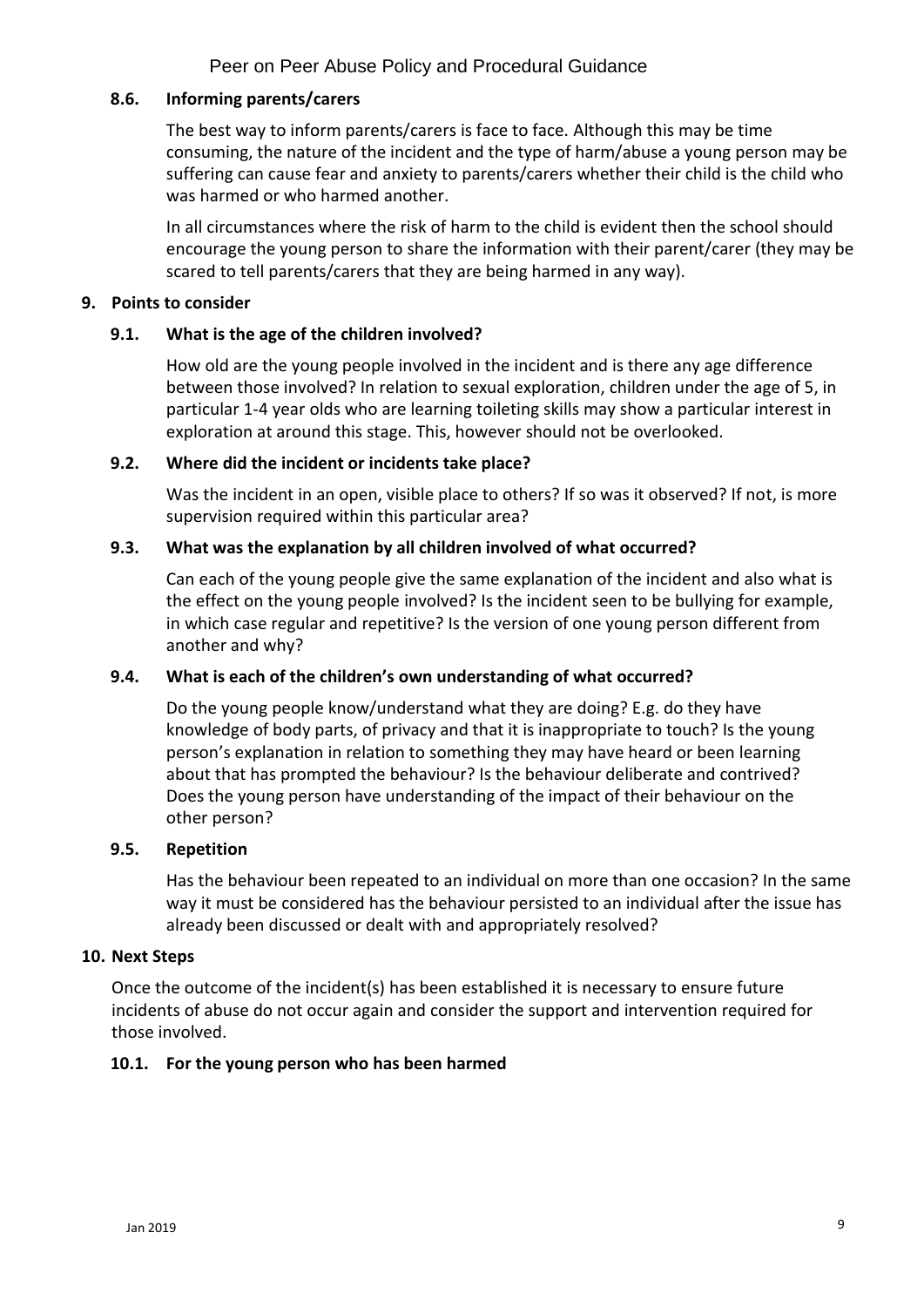What support they require depends on the individual young person. It may be that they wish to seek counselling or one to one support via a mentor. It may also be that they feel able to deal with the incident(s) on their own or with support of family and friends; in which case it is necessary that this young person continues to be monitored and offered support should they require it in the future. If the incidents are of a bullying nature, the young person may need support in improving peer groups/relationships with other young people, or some restorative justice work with all those involved may be required.

Other interventions that could be considered may target a whole class or year group for example a speaker on cyber bullying, relationship abuse etc. It may be that through the continued curriculum of PHSE and SMSC that certain issues can be discussed and debated more frequently.

If the young person feels particularly vulnerable it may be that a risk assessment can be put in place for them whilst in school so that they have someone named that they can talk to, support strategies for managing future issues and identified services to offer additional support.

# **10.2. For the young person who has displayed harmful behaviour**

It is important to find out why the young person has behaved in such a way. It may be that the young person is experiencing their own difficulties and may even have been harmed themselves in a similar way. In such cases support such as one to one mentoring or counselling may also be necessary.

Particular support from identified services may be necessary through an early help referral and the young person may require additional support from family members.

Once the support required to meet the individual needs of the young person has been met, it is important that the young person receives a consequence for their behaviour. This may be in the form of restorative justice e.g. making amends with the young person they have targeted if this has been some form of bullying. In the cases of sexually harmful behaviour it may be a requirement for the young person to engage in one to one work with a particular service or agency (if a crime has been committed this may be through the police or youth offending service). If there is any form of criminal investigation ongoing it may be that this young person cannot be educated on site until the investigation has concluded. In which case, the young person will need to be provided with appropriate support and education elsewhere.

It may be that the behaviour that the young person has displayed may continue to pose a risk to others, in which case an individual risk assessment may be required. This should be completed via a multi- agency response to ensure that the needs of the young person and the risks towards others are measured by all of those agencies involved including the young person and their parents. This may mean additional supervision of the young person or protective strategies if the young person feels at risk of engaging in further inappropriate or harmful behaviour.

The school may also choose a punishment as a consequence such as exclusion or internal exclusion/inclusion/seclusion for a period of time to allow the young person to reflect on their behaviour.

### **10.3. After care**

It is important that following the incident the young people involved continue to feel supported and receive help even if they have stated that they are managing the incident. Sometimes the feelings of remorse, regret or unhappiness may occur at a much later stage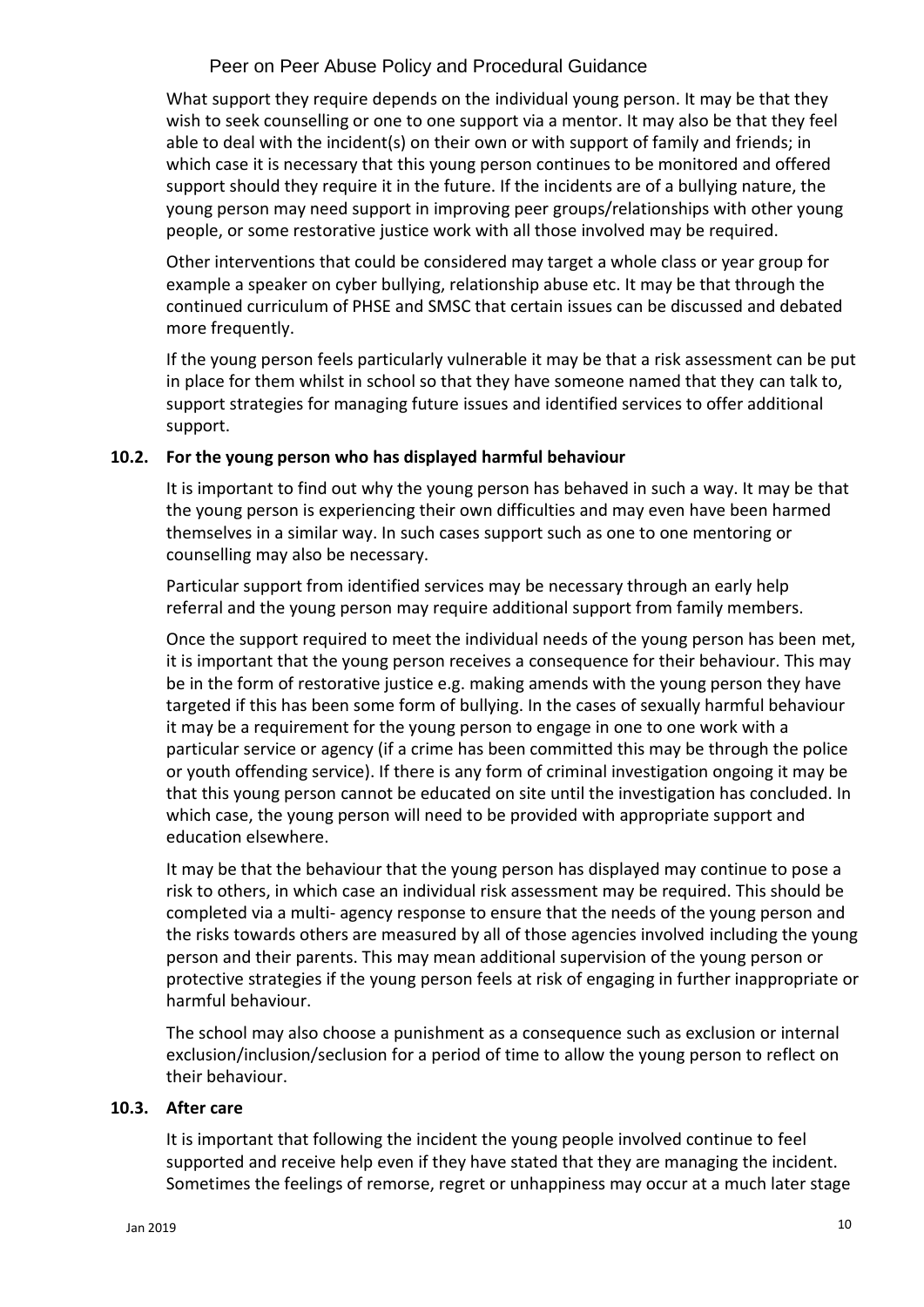than the incident. It is important to ensure that the young people do not engage in any further harmful behaviour either towards someone else or to themselves as a way of coping (e.g. self-harm). For this reason, regular reviews with the young people following the incident(s) are imperative.

### **11. Preventative Strategies**

Peer on peer abuse can and will occur on any site even with the most robust policies and support processes. It is important to develop appropriate strategies to proactively prevent peer on peer abuse.

This school has an open environment where young people feel safe to share information about anything that is upsetting or worrying them. There is a strong and positive PHSE/SMSC curriculum that tackles such issues as prejudiced behaviour and gives children an open forum to talk things through rather than seek one on one opportunities to be harmful to one another. The school makes sure that 'support and report' signposting is available to young people.

Staff will not dismiss issues as 'banter' or 'growing up' or compare them to their own experiences of childhood. Staff will consider each issue and each individual in their own right before taking action.

Young people are part of changing their circumstances and, through the work of school ambassadors and pupil voice for example, we encourage young people to support changes and develop 'rules of acceptable behaviour'. We involve pupils in the positive ethos in school; one where all young people understand the boundaries of behaviour before it becomes abusive.

# **12. Where to go for further information**

- 12.1. DfE: Statutory guidance: Working together to safeguard children 2018 [https://www.gov.uk/government/publications/working-together-to-safeguard](https://www.gov.uk/government/publications/working-together-to-safeguard-children--2)[children--2](https://www.gov.uk/government/publications/working-together-to-safeguard-children--2)
- 12.2. DfE: Statutory guidance: Keeping children safe in education 2018 [https://www.gov.uk/government/publications/keeping-children-safe-in](https://www.gov.uk/government/publications/keeping-children-safe-in-education--2)[education--2](https://www.gov.uk/government/publications/keeping-children-safe-in-education--2)
- 12.3. DfE Guidance: [Sexual violence and sexual harassment between children in](https://www.gov.uk/government/uploads/system/uploads/attachment_data/file/719902/Sexual_violence_and_sexual_harassment_between_children_in_schools_and_colleges.pdf)  [schools and](https://www.gov.uk/government/uploads/system/uploads/attachment_data/file/719902/Sexual_violence_and_sexual_harassment_between_children_in_schools_and_colleges.pdf) [colleges 2](https://www.gov.uk/government/uploads/system/uploads/attachment_data/file/719902/Sexual_violence_and_sexual_harassment_between_children_in_schools_and_colleges.pdf)018 [https://www.gov.uk/government/publications/sexual-violence-and-sexual](https://www.gov.uk/government/publications/sexual-violence-and-sexual-harassment-between-children-in-schools-and-colleges)[harassment-bet](https://www.gov.uk/government/publications/sexual-violence-and-sexual-harassment-between-children-in-schools-and-colleges) [ween-children-in-schools-and-colleges](https://www.gov.uk/government/publications/sexual-violence-and-sexual-harassment-between-children-in-schools-and-colleges)
- 12.4. DfE: Searching, screening and confiscation at school [https://www.gov.uk/government/publications/searching-screening-and](https://www.gov.uk/government/publications/searching-screening-and-confiscation)[confiscation](https://www.gov.uk/government/publications/searching-screening-and-confiscation)
- 12.5. UKCCIS: Sexting [https://assets.publishing.service.gov.uk/government/uploads/system/uploads/attach](https://assets.publishing.service.gov.uk/government/uploads/system/uploads/attachment_data/file/609874/6_2939_SP_NCA_Sexting_In_Schools_FINAL_Update_Jan17.pdf) [ment](https://assets.publishing.service.gov.uk/government/uploads/system/uploads/attachment_data/file/609874/6_2939_SP_NCA_Sexting_In_Schools_FINAL_Update_Jan17.pdf) data/file/609874/6\_2939\_SP\_NCA\_Sexting\_In\_Schools\_FINAL\_Update\_Jan17.pdf
	- 12.6. DfE: Preventing and Tackling Bullying 2017 [https://www.gov.uk/government/publications/preventing-and](https://www.gov.uk/government/publications/preventing-and-tackling-bullying)[tackling-bullying](https://www.gov.uk/government/publications/preventing-and-tackling-bullying)
- 12.7. DfE: Statutory guidance School exclusion\_ 11 and 2019 11 and 2019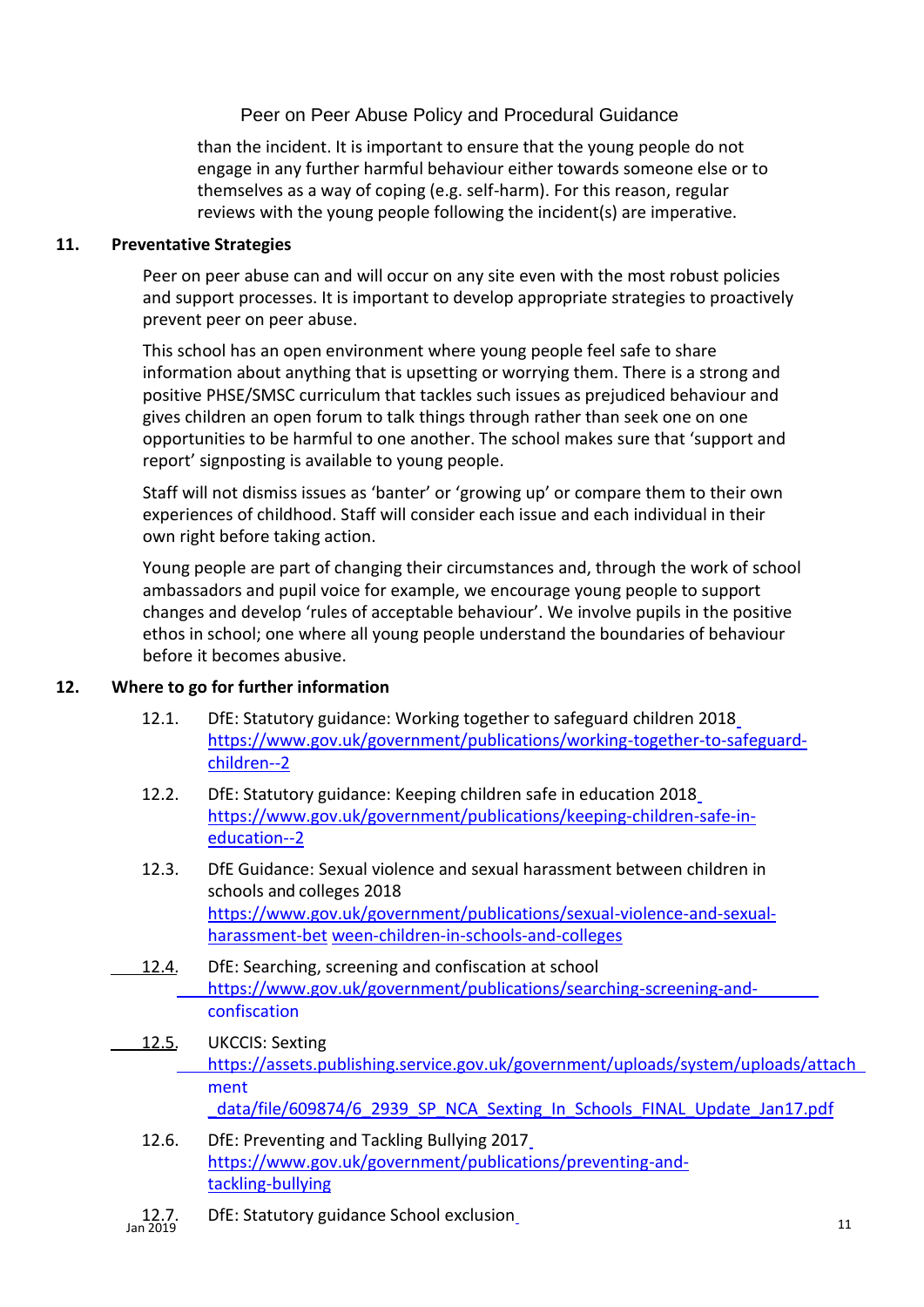[https://www.gov.uk/government/publications/schoo](https://www.gov.uk/government/publications/school-exclusion) [l-exclusion](https://www.gov.uk/government/publications/school-exclusion)

12.8. DfE: Relationship and Sex Education Current guidance [https://www.gov.uk/government/publications/sex-and](https://www.gov.uk/government/publications/sex-and-relationship-education)[relationship-education](https://www.gov.uk/government/publications/sex-and-relationship-education) Draft for September 2020 [https://consult.education.gov.uk/pshe/relationships-education-rse-health](https://consult.education.gov.uk/pshe/relationships-education-rse-health-education/supporting_documents/Final%20DRAFT.%20JULY%202018_Relationships%20Education_RSE_Health%20Educ.._%20002.pdf)[education/supp](https://consult.education.gov.uk/pshe/relationships-education-rse-health-education/supporting_documents/Final%20DRAFT.%20JULY%202018_Relationships%20Education_RSE_Health%20Educ.._%20002.pdf) [orting\\_documents/Final%20DRAFT.%20JULY%202018\\_Relationships%20Educat](https://consult.education.gov.uk/pshe/relationships-education-rse-health-education/supporting_documents/Final%20DRAFT.%20JULY%202018_Relationships%20Education_RSE_Health%20Educ.._%20002.pdf) [ion\\_RSE\\_H](https://consult.education.gov.uk/pshe/relationships-education-rse-health-education/supporting_documents/Final%20DRAFT.%20JULY%202018_Relationships%20Education_RSE_Health%20Educ.._%20002.pdf) [ealth%20Educ..\\_%20002.pdf](https://consult.education.gov.uk/pshe/relationships-education-rse-health-education/supporting_documents/Final%20DRAFT.%20JULY%202018_Relationships%20Education_RSE_Health%20Educ.._%20002.pdf) 12.9. DfE: Behaviour and discipline in schools [https://www.gov.uk/government/publications/behaviour-and](https://www.gov.uk/government/publications/behaviour-and-discipline-in-schools)[discipline-in-schools](https://www.gov.uk/government/publications/behaviour-and-discipline-in-schools) 12.10. DfE: Children Missing Education [https://www.gov.uk/government/publications/children](https://www.gov.uk/government/publications/children-missing-education)[missing-education](https://www.gov.uk/government/publications/children-missing-education) 12.11. DfE: Cyberbullying: Advice for headteachers and school staff [https://assets.publishing.service.gov.uk/government/uploads/system/uploads/](https://assets.publishing.service.gov.uk/government/uploads/system/uploads/attachment_data/file/374850/Cyberbullying_Advice_for_Headteachers_and_School_Staff_121114.pdf) [attachment](https://assets.publishing.service.gov.uk/government/uploads/system/uploads/attachment_data/file/374850/Cyberbullying_Advice_for_Headteachers_and_School_Staff_121114.pdf) [\\_data/file/374850/Cyberbullying\\_Advice\\_for\\_Headteachers\\_and\\_School\\_Staff\\_121114](https://assets.publishing.service.gov.uk/government/uploads/system/uploads/attachment_data/file/374850/Cyberbullying_Advice_for_Headteachers_and_School_Staff_121114.pdf) [.pdf](https://assets.publishing.service.gov.uk/government/uploads/system/uploads/attachment_data/file/374850/Cyberbullying_Advice_for_Headteachers_and_School_Staff_121114.pdf) 12.12. DfE: Mental health and behaviour in schools [https://www.gov.uk/government/publications/mental-health-and-behaviour](https://www.gov.uk/government/publications/mental-health-and-behaviour-in-schools--2)[in-schools--2](https://www.gov.uk/government/publications/mental-health-and-behaviour-in-schools--2) 12.13. UKCCIS: Tackling race and faith targeted bullying face to face and online [https://assets.publishing.service.gov.uk/government/uploads/system/uploads/](https://assets.publishing.service.gov.uk/government/uploads/system/uploads/attachment_data/file/660675/Tackling_race_and_faith_targeted_bullying_face_to_face_and_online_-_a_guide.pdf) [attachment](https://assets.publishing.service.gov.uk/government/uploads/system/uploads/attachment_data/file/660675/Tackling_race_and_faith_targeted_bullying_face_to_face_and_online_-_a_guide.pdf) data/file/660675/Tackling race and faith targeted bullying face to face and onli [ne\\_](https://assets.publishing.service.gov.uk/government/uploads/system/uploads/attachment_data/file/660675/Tackling_race_and_faith_targeted_bullying_face_to_face_and_online_-_a_guide.pdf) a guide.pdf 12.14. Brook Traffic Light Tool <https://www.brook.org.uk/our-work/category/sexual-behaviours-traffic-light-tool> 12.15. Gov.uk: Equality Act 2010: advice for schools [https://www.gov.uk/government/publications/equality-act-2010-advice](https://www.gov.uk/government/publications/equality-act-2010-advice-for-schools)[for-schools](https://www.gov.uk/government/publications/equality-act-2010-advice-for-schools) 12.16. Equality and Human Rights Commission: Public Sector Equality Duty Guidance for Schools in England [https://www.equalityhumanrights.com/en/publication-download/public](https://www.equalityhumanrights.com/en/publication-download/public-sector-equality-duty-guidance-schools-england)[sector-equality-d](https://www.equalityhumanrights.com/en/publication-download/public-sector-equality-duty-guidance-schools-england) [uty-guidance-schools-england](https://www.equalityhumanrights.com/en/publication-download/public-sector-equality-duty-guidance-schools-england) 12.17. Key messages from research on children and young people who display harmful sexual behaviour (PDF)

[https://www.csacentre.org.uk/index.cfm/\\_api/render/file/?method=inline&file](https://www.csacentre.org.uk/index.cfm/_api/render/file/?method=inline&fileID=E2C17C42-5084-47CC-902E94451079C6B6) [ID=E2C17C](https://www.csacentre.org.uk/index.cfm/_api/render/file/?method=inline&fileID=E2C17C42-5084-47CC-902E94451079C6B6) [42-5084-47CC-902E94451079C6B6](https://www.csacentre.org.uk/index.cfm/_api/render/file/?method=inline&fileID=E2C17C42-5084-47CC-902E94451079C6B6)

Jan 2019 12 [resources/2016/harmful-s](https://www.nspcc.org.uk/services-and-resources/research-and-resources/2016/harmful-sexual-behaviour-framework/?utm_source=Adestra&utm_medium=email&utm_content=NSPCC%3A%20Harmful%20sexual%20behaviour%20framework&utm_campaign=caspar-newsletter) [exual-behaviour-](https://www.nspcc.org.uk/services-and-resources/research-and-resources/2016/harmful-sexual-behaviour-framework/?utm_source=Adestra&utm_medium=email&utm_content=NSPCC%3A%20Harmful%20sexual%20behaviour%20framework&utm_campaign=caspar-newsletter)<br>Jan 2019 12.18. NSPCC: Harmful sexual behaviour framework [https://www.nspcc.org.uk/services-and-resources/research-and-](https://www.nspcc.org.uk/services-and-resources/research-and-resources/2016/harmful-sexual-behaviour-framework/?utm_source=Adestra&utm_medium=email&utm_content=NSPCC%3A%20Harmful%20sexual%20behaviour%20framework&utm_campaign=caspar-newsletter)